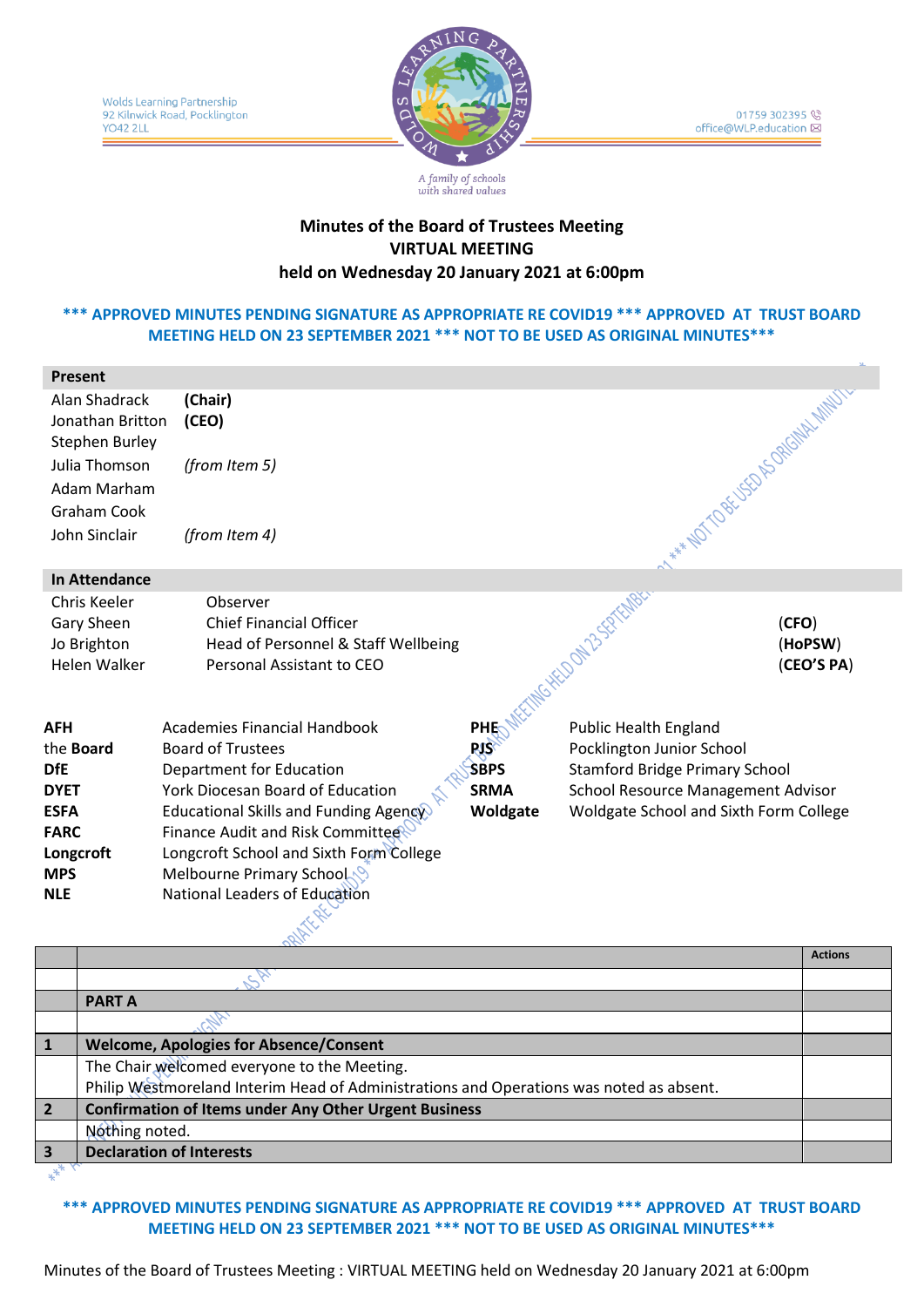

# with shared values

# **Minutes of the Board of Trustees Meeting VIRTUAL MEETING held on Wednesday 20 January 2021 at 6:00pm**

### **\*\*\* APPROVED MINUTES PENDING SIGNATURE AS APPROPRIATE RE COVID19 \*\*\* APPROVED AT TRUST BOARD MEETING HELD ON 23 SEPTEMBER 2021 \*\*\* NOT TO BE USED AS ORIGINAL MINUTES\*\*\***

|                | Declaration of Interest to the Evening's Business                                                                                                                                                         |             |
|----------------|-----------------------------------------------------------------------------------------------------------------------------------------------------------------------------------------------------------|-------------|
|                | The Chair requested conflicts of interest to the evening's business be declared. None received.                                                                                                           |             |
|                | Changes/amendments to completed annual Declaration of Business/Pecuniary Interest Form                                                                                                                    |             |
|                | The Clerk drew the Trustees attention to the following:                                                                                                                                                   |             |
|                | John Sinclair: amendment made to the wording of a declared interest                                                                                                                                       |             |
|                | Jonathan Britton : it had been requested that Jonathan's title as Executive Headteacher at                                                                                                                |             |
|                | Longcroft School and Sixth Form College be added to the Register of Interest                                                                                                                              |             |
|                | The Clerk noted that an amended Declaration of Business/Pecuniary Interest Form had been received                                                                                                         |             |
|                | from John Sinclair                                                                                                                                                                                        |             |
|                | Amendment to Jonathan Britton's Declaration of Business/Pecuniary Interest Form had been                                                                                                                  | <b>CEO</b>  |
|                | requested and confirmed to the Clerk by Jonathan Britton.<br>Jonathan Britton to amend                                                                                                                    |             |
|                | Business/Pecuniary Interest Form for audit purposes                                                                                                                                                       |             |
| $\overline{4}$ | <b>Annual Report and Financial Statements</b>                                                                                                                                                             |             |
|                | The following items were provided to the Trustees, for the review and scrutiny : (1) WLP Internal                                                                                                         |             |
|                | Audit Annual Report 2019 to 2020 (2) Appendix B to the Internal Audit Annual Report 2019 to 2020 :<br>IT Security (3) Appendix B to the Internal Audit Annual Report 2019 to 2020: Payroll (4) Appendix B |             |
|                | to the Internal Audit Annual Report 2019 to 2020 : Risk Management (5) Appendix C to the Internal                                                                                                         |             |
|                | Audit Annual Report 2019 to 2020 : Audit Opinions and Priorities for Action (6) WLP External Auditors                                                                                                     |             |
|                | Report                                                                                                                                                                                                    |             |
|                | The CFO referenced his Covering Report regarding the WLP Financial Statements 2019 -2020 to the                                                                                                           |             |
|                | Trustees.                                                                                                                                                                                                 |             |
|                | All three areas of the internal audit process were explained to have now completed with the Internal                                                                                                      |             |
|                | Auditor's findings uploaded and provided for Trustee review. The Trustees attention was particularly                                                                                                      |             |
|                | drawn to the Internal Audit Annual Report 2019 to 2020. It was explained that this document would                                                                                                         |             |
|                | be provided to the ESFA alongside the submission of the WLP Financial Statements and the WLP                                                                                                              |             |
|                | <b>External Auditors Report.</b>                                                                                                                                                                          |             |
|                | The Chair noted that Trustees needed to be content with the papers prior to formal approval.                                                                                                              |             |
|                | The Chair of the FARC reguested the Internal Audit Reports be provided to the next convened FARC                                                                                                          |             |
|                | Meeting for scrutiny. It was acknowledged that the internal audit findings relating to Payroll were                                                                                                       |             |
|                | good with Risk Management and IT Security needing to be discussed further.                                                                                                                                |             |
|                | The Trustees acknowledged the Internal Audit Annual Report 2019 to 2020 but noted that this may                                                                                                           |             |
|                | not meet the format required by the DfE and put forward that that this may be returned with                                                                                                               |             |
|                | amendment requested.                                                                                                                                                                                      | CFO / Adam  |
|                | The CFO acknowledged the point. CFO and Adam Marham to speak and consider further and report<br>back at the FARC.                                                                                         | Marham      |
|                |                                                                                                                                                                                                           | <b>FARC</b> |
|                | Annual Report and Financial Statements Summary Report for the 2019/2020 period                                                                                                                            |             |
|                | The following item was provided to the Trustees, as part of their Agenda Pack for their prior review                                                                                                      |             |

**\*\*\* APPROVED MINUTES PENDING SIGNATURE AS APPROPRIATE RE COVID19 \*\*\* APPROVED AT TRUST BOARD MEETING HELD ON 23 SEPTEMBER 2021 \*\*\* NOT TO BE USED AS ORIGINAL MINUTES\*\*\***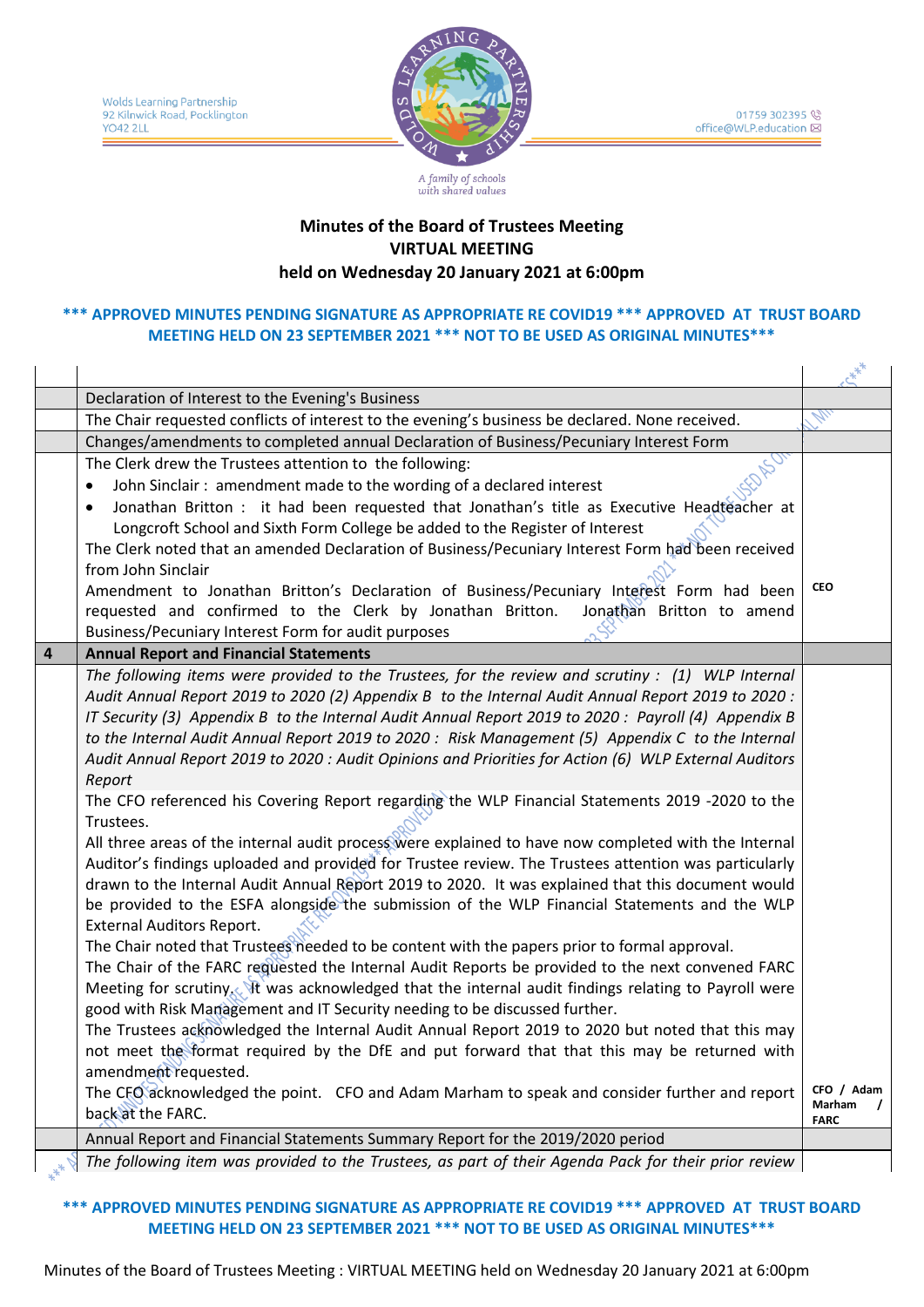Wolds Learning Partnership 92 Kilnwick Road, Pocklington **YO42 2LL** 



01759 302395 office@WLP.education ⊠

# **Minutes of the Board of Trustees Meeting VIRTUAL MEETING held on Wednesday 20 January 2021 at 6:00pm**

with shared values

# **\*\*\* APPROVED MINUTES PENDING SIGNATURE AS APPROPRIATE RE COVID19 \*\*\* APPROVED AT TRUST BOARD MEETING HELD ON 23 SEPTEMBER 2021 \*\*\* NOT TO BE USED AS ORIGINAL MINUTES\*\*\***

|   | and scrutiny: (1) CFO's Covering Report: WLP Annual Report and Financial Statements 2019-20 (2)        |             |
|---|--------------------------------------------------------------------------------------------------------|-------------|
|   | WLP Annual Report and Financial Statements 2019-20.                                                    |             |
|   | The Trustees referred to the Trustees Report and made reference to amendments having been made         | <b>BOTM</b> |
|   | with the referencing of the Strategic Development Plan. It was put forward that this was something     |             |
|   | which Trustees would be required to be very much involved in and it was requested that an item be      |             |
|   | added to the next Board of Trustees Meeting Agenda to discuss this further.                            |             |
|   | The CFO explained that amendment to that section reflected wording contained in the Strategic          |             |
|   | Development Plan which had been provided to Trustees at a previous meeting. The Trustees               |             |
|   | acknowledged the point noting that if this was in line with reporting considered previously this would |             |
|   | be acceptable                                                                                          |             |
|   | The Chair of the Board of Trustees put forward that The Strategic Development Plan had been noted      |             |
|   | in Part B of the Agenda for the previous Board of Trustees Meeting and remained a working              |             |
|   | document; encouraging Trustees to review the same.                                                     |             |
|   | The CEO put forward that The Strategic Development Plan had been finalised and had been                |             |
|   | incorporated into School Development Plans which had been provided to Governors at LGB Meetings.       |             |
|   |                                                                                                        |             |
|   | The Trustees APPROVED the WLP Annual Report and Financial Statements 2019-20 and the WLP               |             |
|   | External Audit Report for submission to the ESFA. The Clerk made enquires surrounding the "signing"    |             |
|   | of the documents and how this was to be facilitated. Discussion was undertaken. The Trustees put       |             |
|   | forward that an electronic signature could be used. Documents to be signed by way of electronic        |             |
|   | signature.                                                                                             |             |
|   | 2019 to 2020 Auditor's Management Letter                                                               |             |
|   | Item noted as part of above discussion                                                                 |             |
|   | 2019 to 2020 Internal Scrutiny Report                                                                  |             |
|   | Item noted as part of above discussion $\mathbb{S}^3$                                                  |             |
| 5 | <b>Any other Urgent Business</b>                                                                       |             |
|   | Nothing raised                                                                                         |             |
| 6 | <b>Date of Next Meeting</b>                                                                            |             |
|   | Thursday 25 February 2021                                                                              |             |
|   |                                                                                                        |             |

Meeting closed at: 6:55pm

Signed: Alan Shadrack (Chair) Date

#### **Action Points from the Board of Trustees Meeting held on Wednesday 20 January 2021 at 6:00pm**

**\*\*\* APPROVED MINUTES PENDING SIGNATURE AS APPROPRIATE RE COVID19 \*\*\* APPROVED AT TRUST BOARD MEETING HELD ON 23 SEPTEMBER 2021 \*\*\* NOT TO BE USED AS ORIGINAL MINUTES\*\*\***

Minutes of the Board of Trustees Meeting : VIRTUAL MEETING held on Wednesday 20 January 2021 at 6:00pm